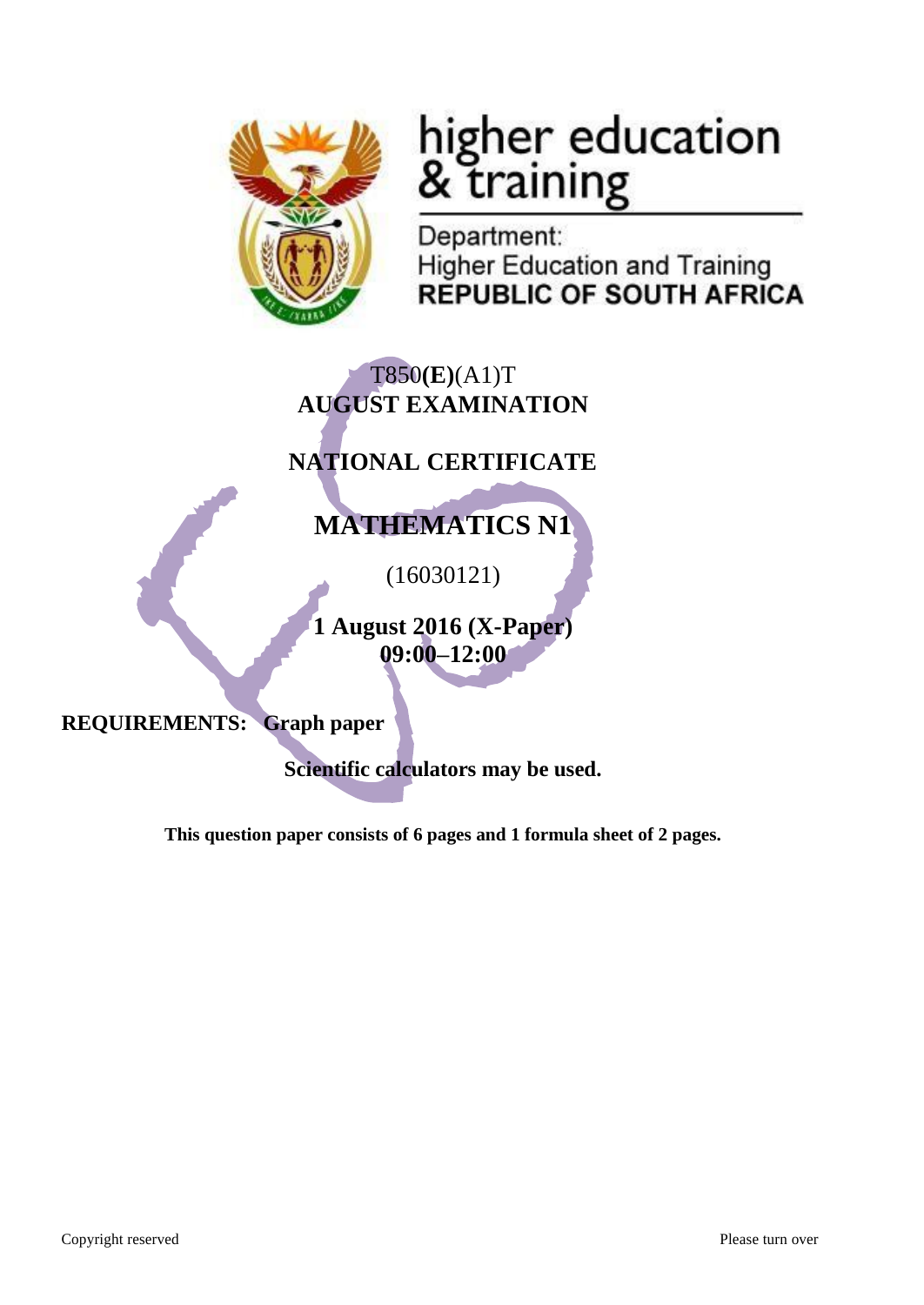## **DEPARTMENT OF HIGHER EDUCATION AND TRAINING REPUBLIC OF SOUTH AFRICA** NATIONAL CERTIFICATE MATHEMATICS N1 TIME: 3 HOURS MARKS: 100

### **INSTRUCTIONS AND INFORMATION**

- 1. Answer ALL the questions.
- 2. Read ALL the questions carefully.
- 3. Number the answers according to the numbering system used in this question paper.
- 4. Write neatly and legibly.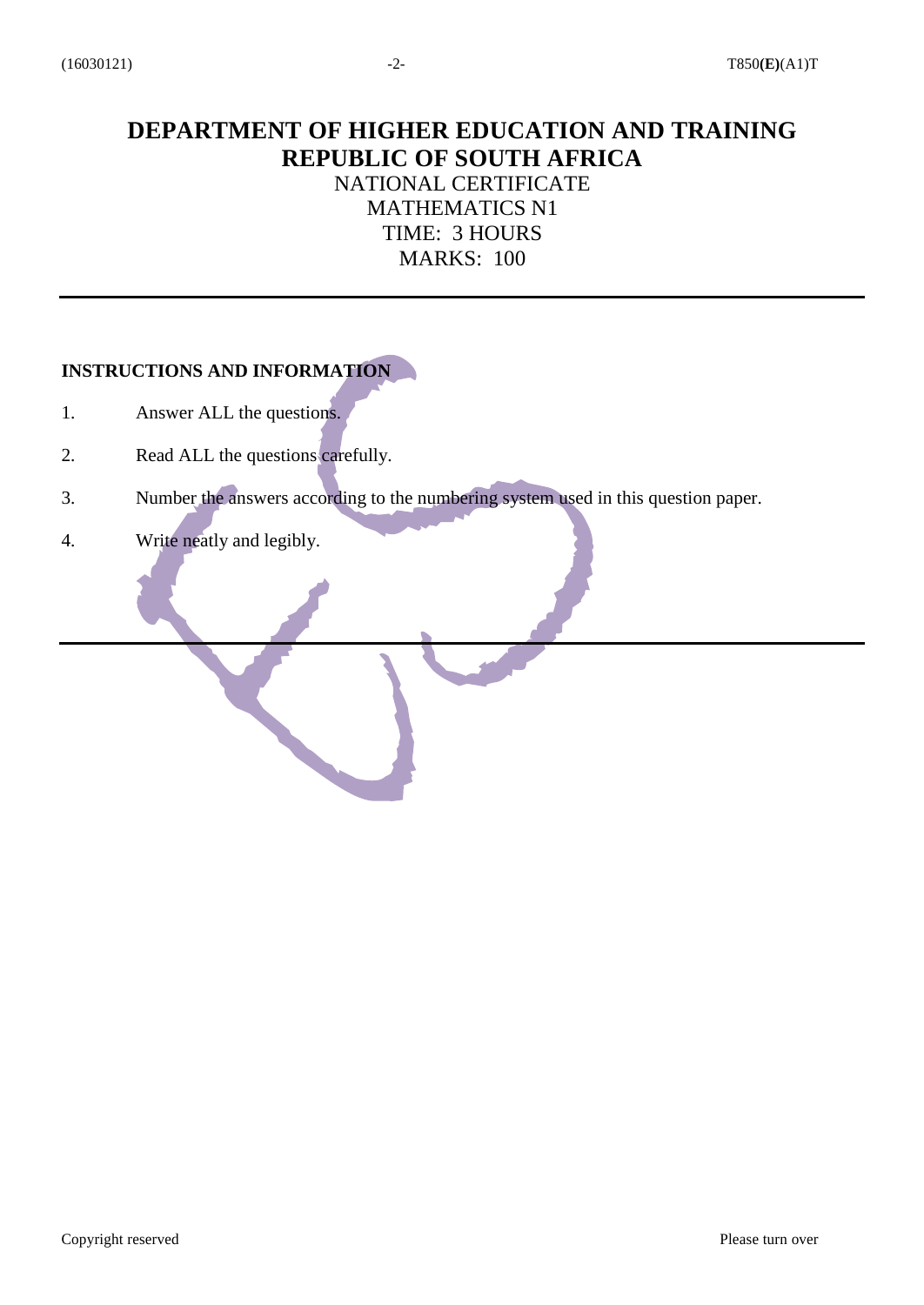#### **QUESTION 1**

1.1 Simplify the following without the use of a calculator:

1.1.1 
$$
\frac{2a^4b^{3^2}}{4a^2b^2}
$$
 (4)

1.1.2 
$$
\sqrt[4]{\frac{81a^6}{16a^2}} 4a^{-2}
$$
 (5)

1.1.3 
$$
\log_2 80 \log_2 5 \log_2 32 \tag{4}
$$

## 1.2 Use logarithms with base 10 to calculate *x* . Show ALL the calculations. 6,4

$$
\sqrt{0.79}
$$

1.3 Divide 
$$
x^3
$$
 8 by  $x$  2\n[25]

## **QUESTION 2**

2.1 Determine from 
$$
70x^3y^4z^5
$$
;  $49x^2y^3z^4$  and  $98xy^2z^3$ 

2.1.1 The prime factors of each term (3)  $2.1.2$  The LCM (2)

$$
2.1.3 \t\t The HCF \t\t(2)
$$

- 2.2 Fully factorise the following expressions: 2.2.1 9*x*  $3y^2$  18*x*<sup>2</sup>*y* 3*x*<sup>2</sup>*y*<sup>3</sup>
	- 2.2.2 3*x* 12*y xt* 4*yt*  $(2 \times 4)$  (8)

## 2.3 Simplify the following expressions:

2.3.1 
$$
\frac{8x^2}{20x^2} \frac{8xy}{30x^2y} \qquad (4)
$$

2.3.2 
$$
\frac{14 \times 21x^{-2}8x^{-3}}{7x}
$$
 (3)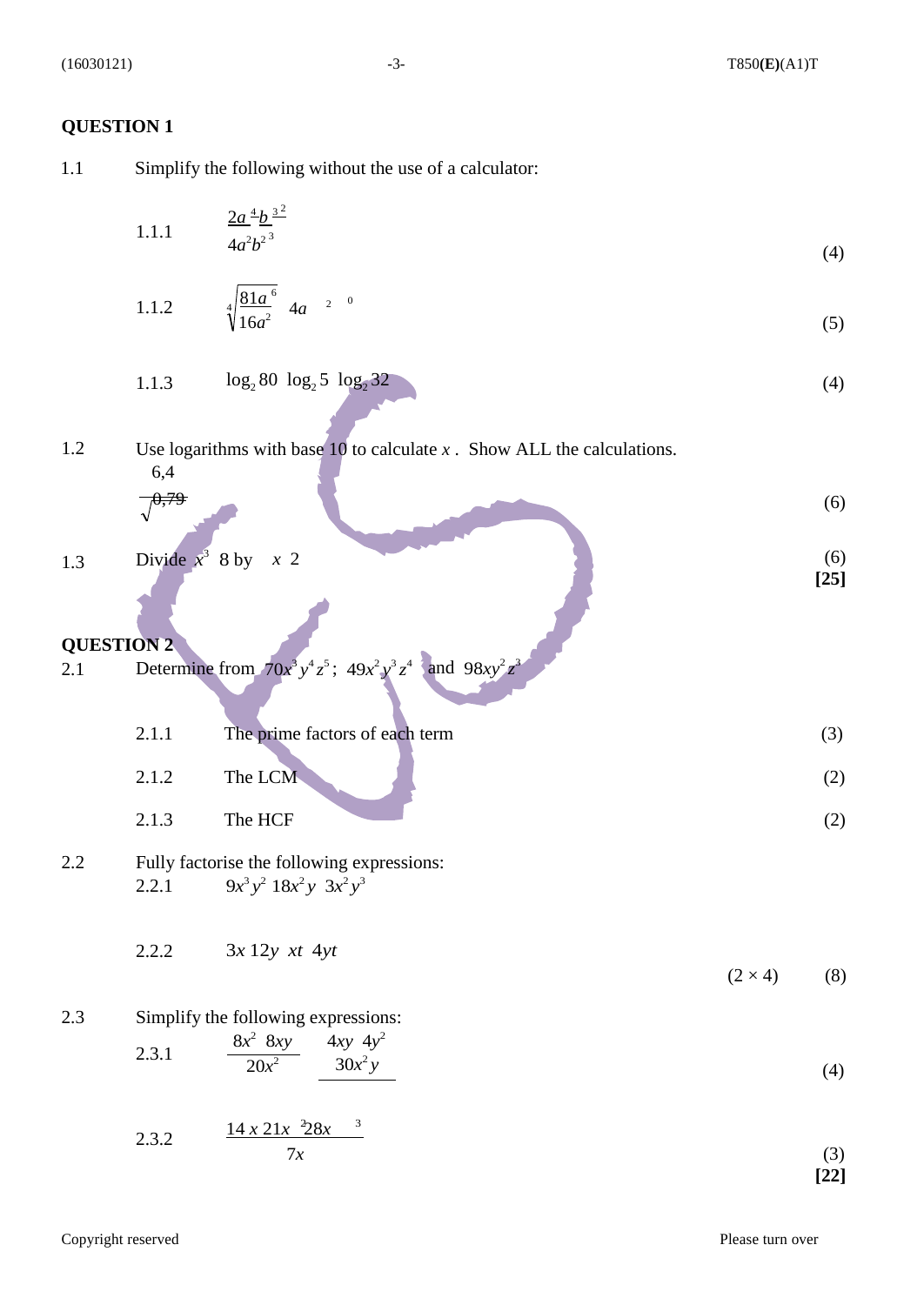(16030121) -4- T850**(E)**(A1)T

#### **QUESTION 3**

- 3.1 Solve for *y* :  $\frac{y}{2}$  *y* 2 6  $3^{3}$  (4)
- *pv*  2 3.2 Given: *T g*

| 3.2.1 | Manipulate the given formula and make v the subject of the formula | (3) |
|-------|--------------------------------------------------------------------|-----|
|       |                                                                    |     |

- 3.2.2 Find the value of v if:  $p \ 12 \ ; T \ 20 \ ; \ g \ 14$  (2)
- 3.3 A shaft with a diameter of 38 mm rotates at 50 r/min.

| Calculate the velocity (in m/s) of a point on the circumference of the shaft. |  |
|-------------------------------------------------------------------------------|--|
|                                                                               |  |

## **QUESTION 4**

Use the table method to draw the graphs of: *y* 2*x* 3 and *xy* 3

(- 2 ; -1 ; 0 ; 1 ;2 ;3) **[12]**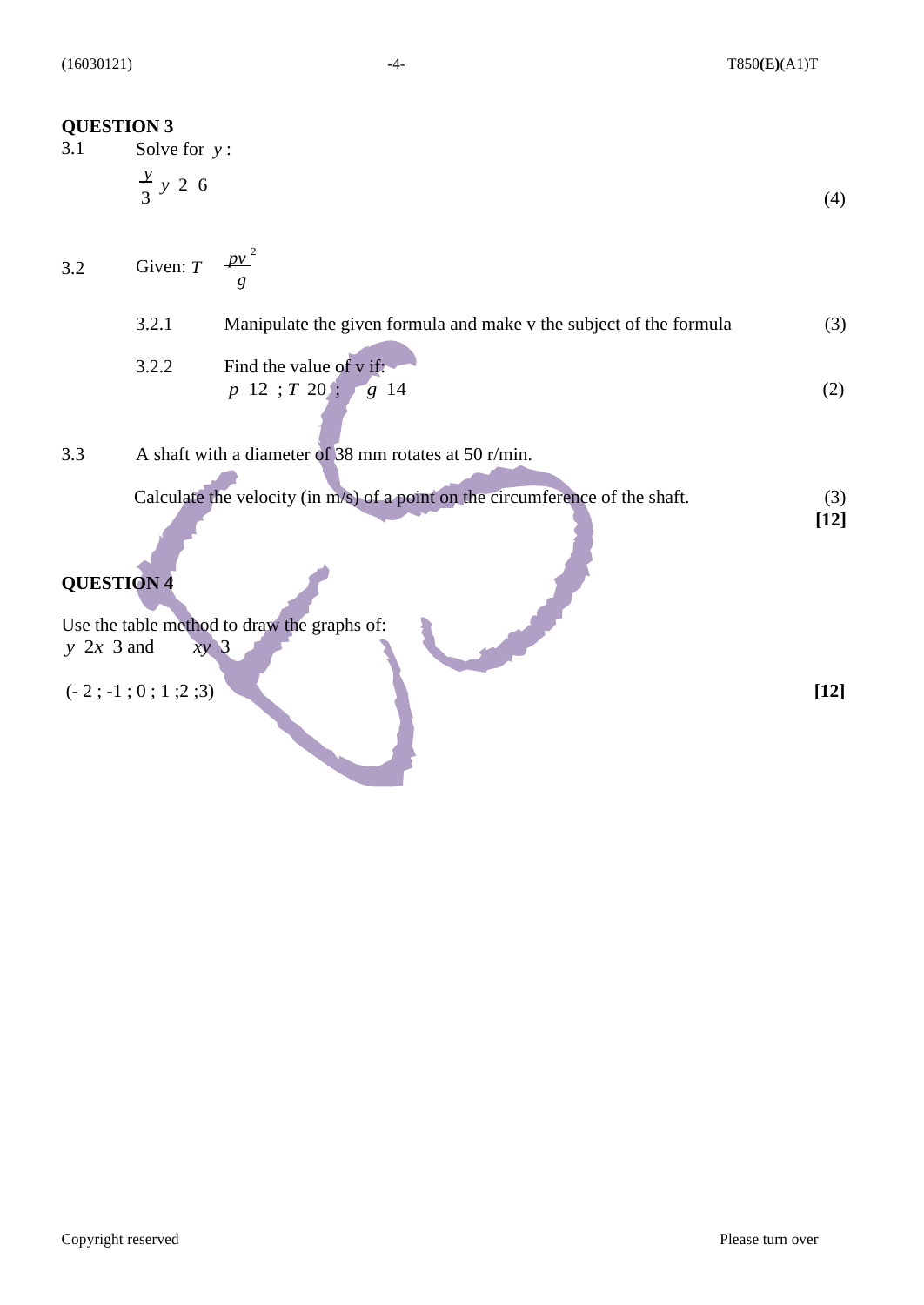#### **QUESTION 5**

5.1 Use the following diagram to determine:



5.4 Simplify the expressions below without the use of a calculator:

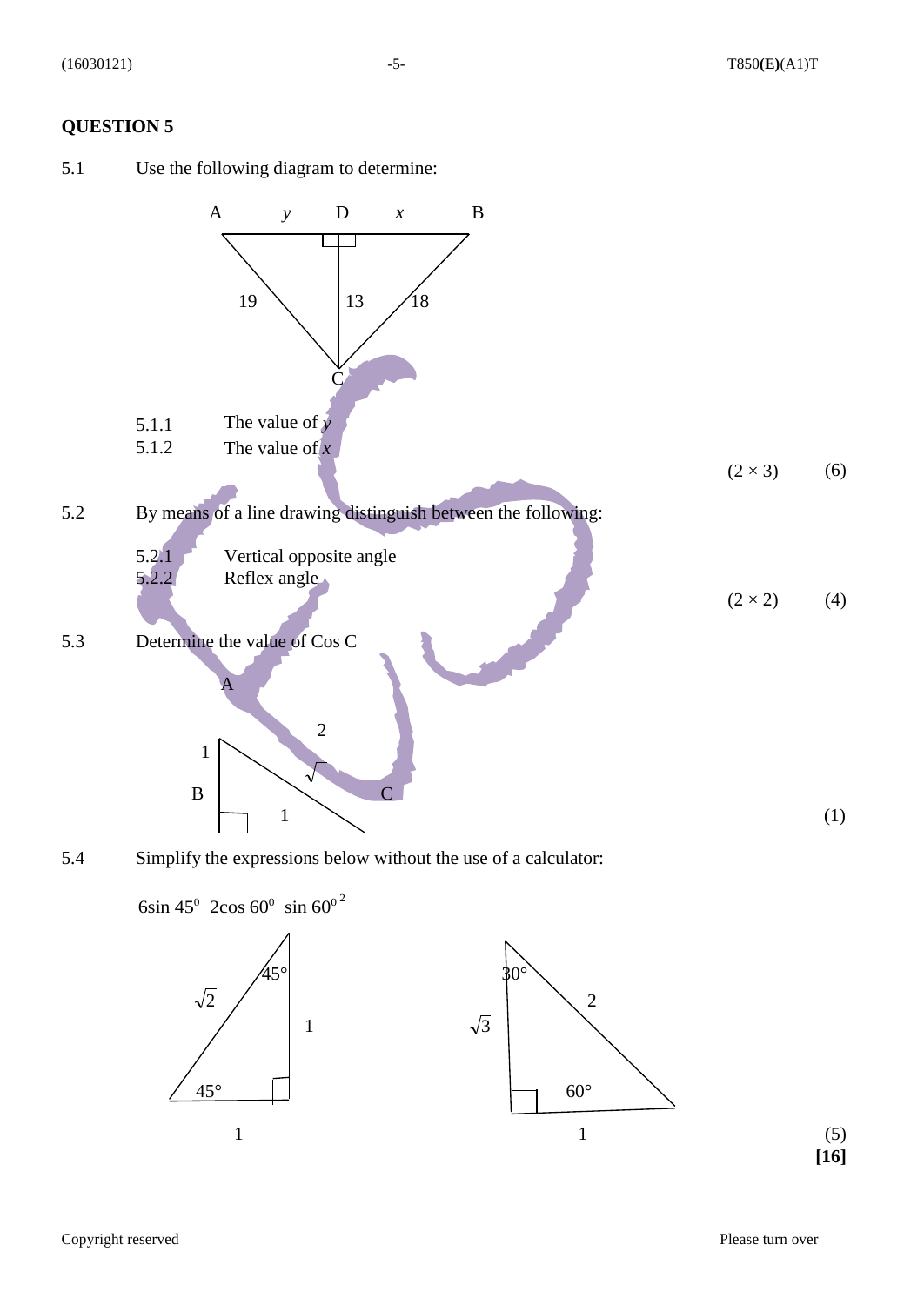**TOTAL 100**

## **QUESTION 6**

| 6.1 | Calculate the volume of a sphere in cm if it has a diameter of 240 mm.                                                                      | (4)    |
|-----|---------------------------------------------------------------------------------------------------------------------------------------------|--------|
| 6.2 | Determine the total surface area of an open cylinder (open at one end) if the diameter<br>of the cylinder is 14 cm and its height is 22 cm. | (3)    |
| 6.3 | Joyce receives R925,75 from her agent after R74,25 has been deducted<br>for commission.                                                     |        |
|     | Calculate the percentage commission.                                                                                                        | (2)    |
| 6.4 | A man earns R6 500 per month. He pays 25% of his salary for his house and 15% of<br>the remainder for household expenses.                   |        |
|     | Calculate the amount he has left over.                                                                                                      | (4)    |
|     |                                                                                                                                             | $[13]$ |



Copyright reserved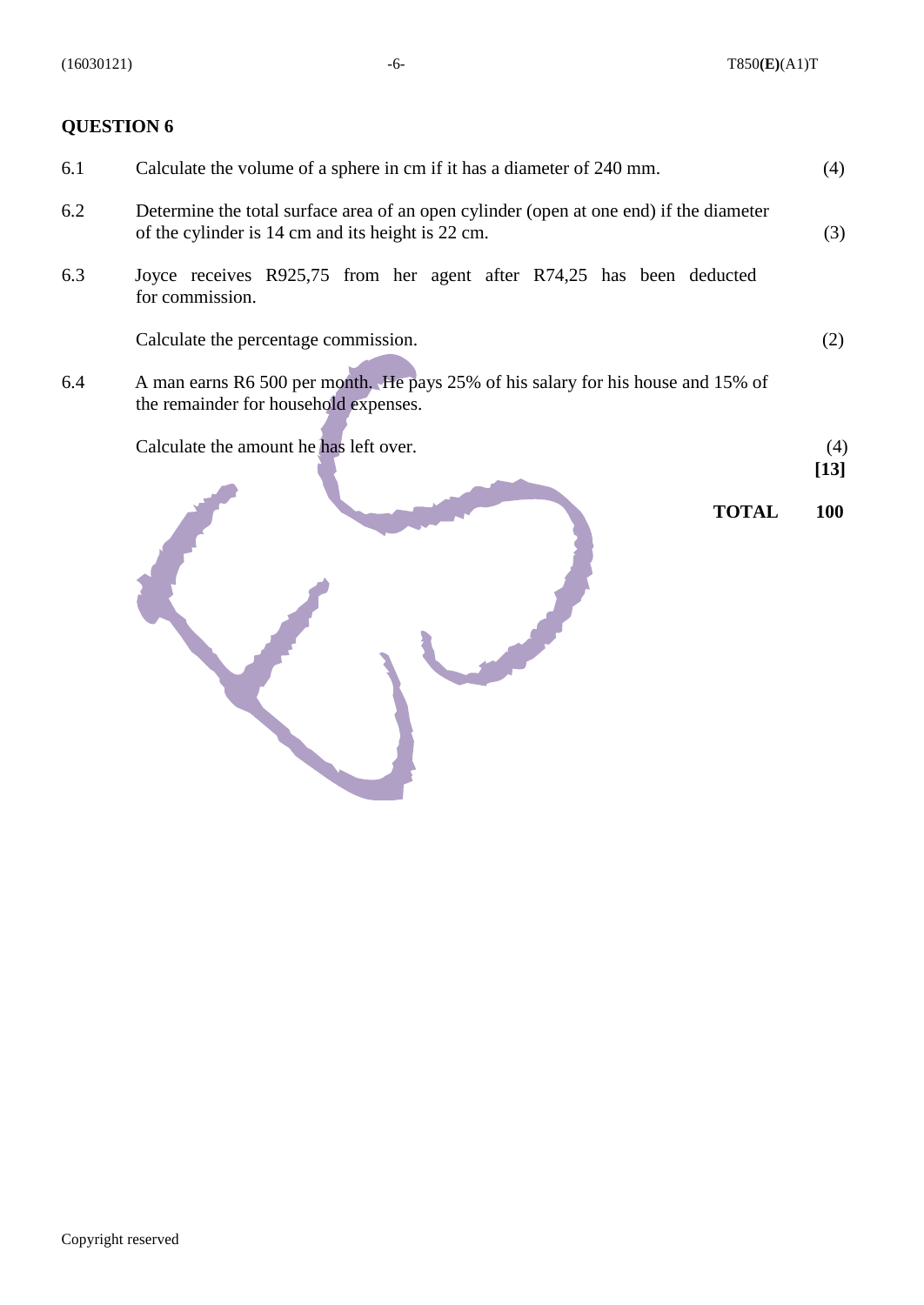## **MATHEMATICS N1**

#### **FORMULA SHEET**

This sheet must accompany the question paper.

Rectangle: Perimeter =  $2(l + b)$ Area  $=$   $l \times b$ Square: Perimeter = 4*a* Area  $= a^2$ Triangle: Perimeter =  $a + b + c$ Area =  $\frac{1}{2}b \times h$ Rectangular prism: Volume =  $l \times b \times h$ Right triangular prism: Volume =  $\frac{1}{2}b \times h \times l$ Cube: Volume =  $a^3$ Right pyramid: Volume =  $\frac{1}{3}$ (base area × *h*) Ellipse: Area =  $\frac{\pi}{4}$  (major axis × minor axis) 4 Circle: Circumference = *D* or 2r Area =  $\frac{\pi D^2}{4}$ 4  $\sigma$  or  $r^2$ 

Cylinder: Volume =  $\frac{\pi D^2}{4}$  h 4 or  $r^2h$ 

Cone: Volume =  $\frac{\pi D^2}{\mu}$  h or  $\frac{\pi r^2 h}{\sigma}$ 4 3 3 Annulus:  $A = R^2 r^2$